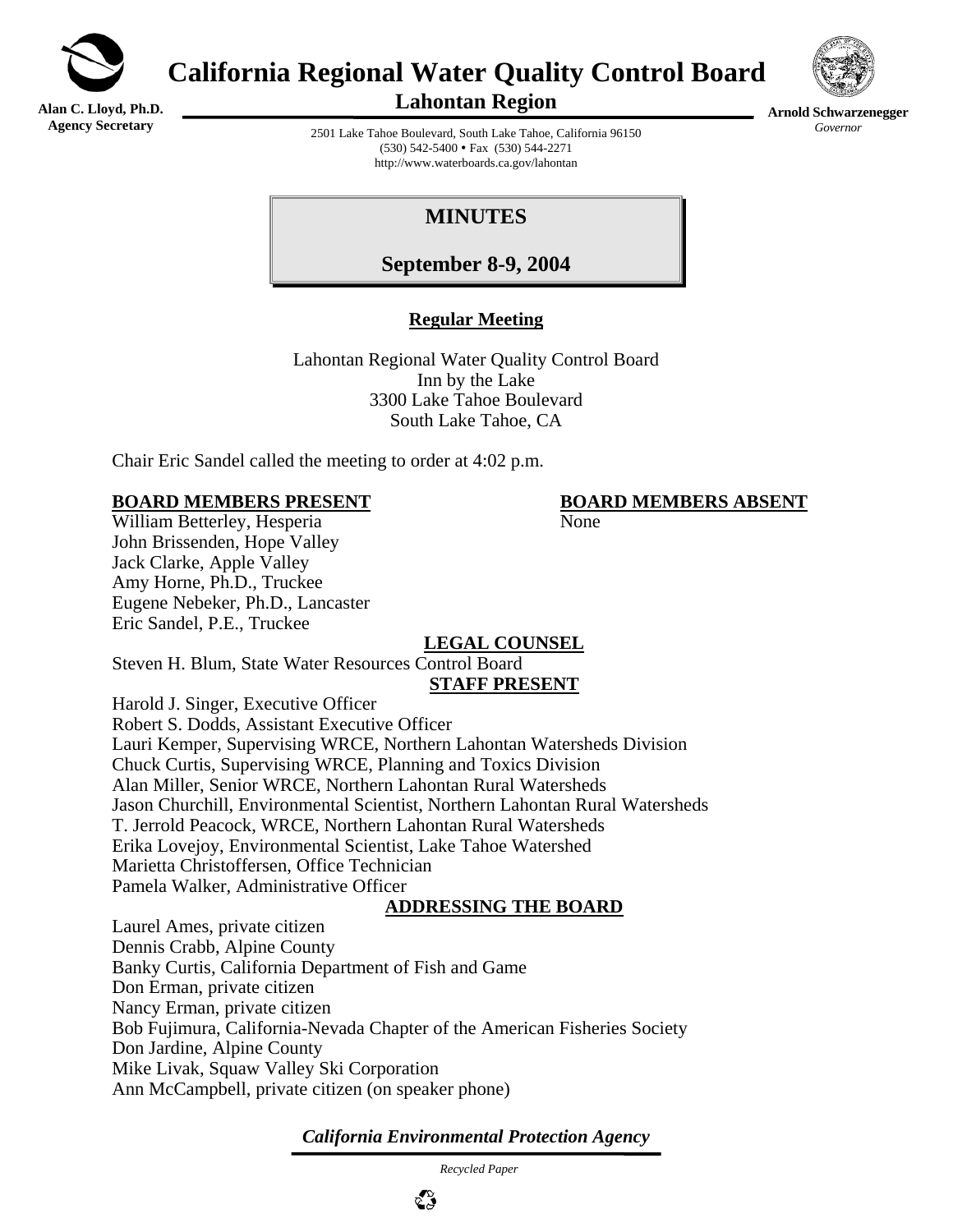Chad Mellison, U.S. Fish and Wildlife Service Logan Olds, Susanville Consolidated Sanitary District (CSD) John Regan, Trout Unlimited Randy Sharp, U.S. Forest Service

## **2. PUBLIC FORUM**

Mike Livak, Squaw Valley Ski Corporation, updated the Board on the status of compliance with the Cleanup and Abatement Order. Mr. Livak referenced an article in the Truckee newspaper regarding violations by Squaw Valley and the response letter he prepared and sent to staff.

#### **1. Executive Officer's Report**

Harold Singer commented on the following items from the September report:

#### Item No. 1 – Semiannual Report on Status of Basin Plan Amendments

*Mojave River Watershed Waste Discharge Prohibition Amendments*  The amendments have been effective since spring. No exemption requests have been received to date.

*Surface Water Standards, Antelope Hydrologic Unit (including Paiute Ponds)*

One person attended the scoping meeting held in Lancaster. Peer reviewers comments were quite negative in relationship to what was being proposed. The Basin Plan Amendment process will be delayed since Regional Board staff needs to consider the peer reviewers comments and the initial justification for the revised standards. A compliance schedule in the Los Angeles County Sanitation District's WDRs for ammonia is linked to this Basin Plan Amendment. The compliance schedule will be reviewed to determine the effect of the delay.

#### *Lake Tahoe Shorezone Amendments*

Assuming TRPA approves the EIS for Shorezone Amendments, the Board would follow closely with proposed Basin Plan Amendment to modify, if not rescind the prohibition on piers in spawning areas.

#### *Water Quality Objectives for Pesticides*

The statewide General NPDES Permit for pesticide use is in conflict with the Basin Plan. An amendment that would allow the Board to consider an exemption on a case-by-case basis may be appropriate.

#### *Truckee River Waste Discharge Prohibitions*

Changes are being considered which would make exemption language consistent in both the Tahoe and Truckee Basins.

Item No. 2 – Donner Lake Fish Bioaccumulation Study

Tom Suk's great effort (in a very short timeframe) was acknowledged when the proposal he worked on received statewide funding.

Item No. 4 – Spalding Community Services District, Eagle Lake, Lassen County

The Region had four applicants for the small community grant program. The District was ranked #1 with a high likelihood they will receive the grant and move forward with the project. Item No. 7 - Update on USFS Big Meadow Violation

The studies and evaluation of the impacts of what was built are nearing completion and an item will be on the November agenda.

*California Environmental Protection Agency*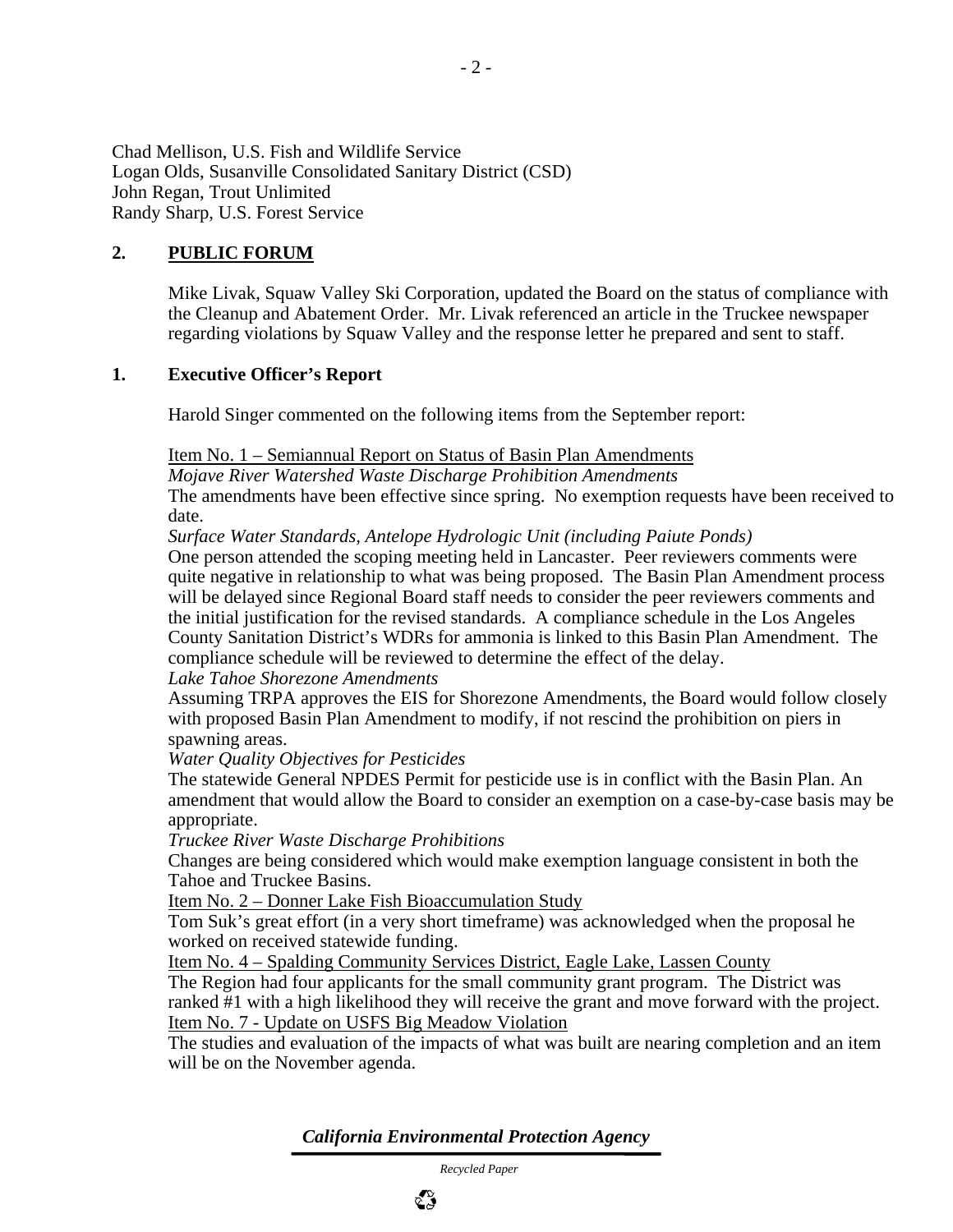Item No. 8 – Lake Tahoe Restoration Forum; Tahoe Center for Environmental Sciences Site Dedication

Mr. Singer noted there are two new funding sources, Southern Nevada Public Lands Management Act (1.5 million) and a Watershed Grant, available for the development and implementation of the Tahoe TMDL.

Amy Horne asked Mr. Singer to elaborate on removing MUN beneficial designation from Owens Lake, that would then allow the Board to consider permitting U.S. Borax to discharge wastes.

Other items:

Staff followed up with a letter on almost every violation in the report.

WQCC meeting is set for October 25, 2004 in Ontario.

The Board was asked if they wanted to change the days of the week meetings are held before the 2005 schedule is prepared.

Board members asked that large agenda items be page numbered and that of items in the agenda package which are duplicative be noted.

The afternoon session of the meeting adjourned at 4:58 p.m.

#### **Regular Meeting, Continued 7:00 p.m., September 8, 2004**

Chair Eric Sandel called the meeting to order at 7:04 p.m. Board members present: William Betterley, John Brissenden, Jack Clarke, Amy Horne and Eugene Nebeker

## **2. PUBLIC FORUM**

Logan Olds, Susanville CSD, discussed status of the treatment system upgrade.

## **NEW WASTE DISCHARGE REQUIREMENTS AND NPDES PERMIT**

#### **3.** *Public Hearing* **– California Department of Fish and Game, Silver King Creek Rotenone Project, (NPDES NO. CA0103209)**

Mr. Sandel opened the public hearing and administered the oath.

Since the rules say materials have to be provided in advance, Mr. Blum informed the Board they needed to make a decision whether documents received tonight would be accepted into the record.

Eugene Nebeker recommended the Board accept into the record all single page documents but exclude the 3/8" thick document due to lack of time to read and digest it. All other Board members agreed.

Mr. Singer made some introductory remarks and asked the Board to consider the following as they listened to testimony:

## *California Environmental Protection Agency*

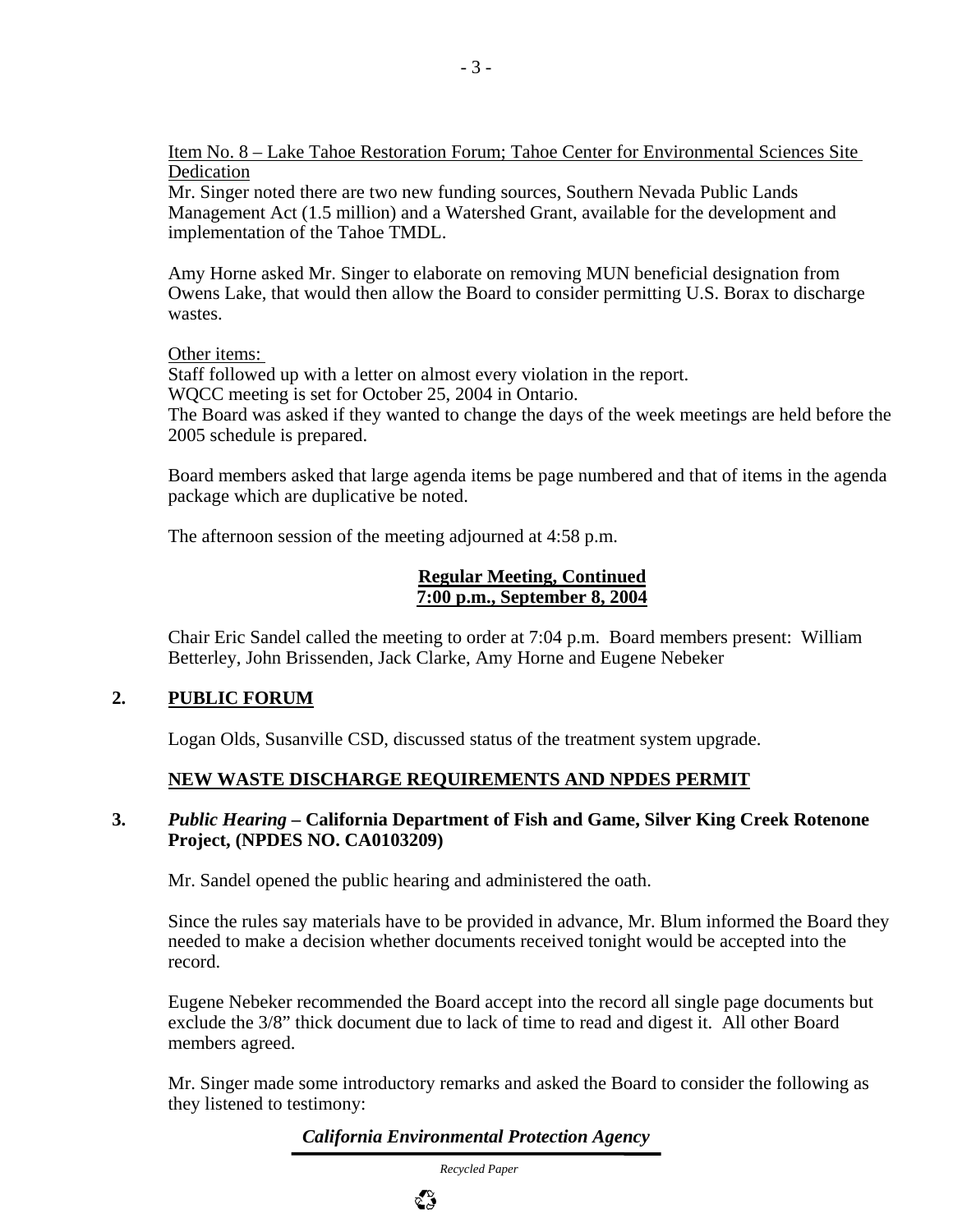- 1. Do you want to pass judgement on fishery management plans prepared by the Department of Fish and Game and U.S. Fish and Wildlife Service and if so, how would you weigh the evidence before you?
- 2. Does the proposed project meet your Basin Plan criteria?
- 3. Are you willing to allow short-term and potential medium and long-term effects to achieve another agency's long-term goals and policies?
- 4. Is the proposed monitoring adequate for project implementation and to measure negative effects that will result? Will the monitoring adequately measure the theorized long-term recovery, and what is the long-term?
- 5. Discussion of the effective date. Part of the NPDES Program MOU with USEPA requires the Regional Boards to impose a 50-day effective date in permits that are controversial, allowing USEPA to review the final adopted permit to determine if comments have been addressed to their satisfaction. However, USEPA does not consider this activity subject to an NPDES permit, contrary to the State Board's opinion on this issue. Will a delay (if the Board specifies one) in the effective date delay the project?
- 6. Other methods of dealing with Tamarack Lake, using other methods that may be less toxic.

Mr. Singer concluded by stating that the staff recommendation would be made at the close of the hearing.

Jason Churchill, Environmental Scientist, made the staff presentation as follows:

- $\triangleright$  Project Purpose
- $\triangleright$  Project Description
- $\triangleright$  Permitting Chronology
- ¾ Permit Structure
- $\triangleright$  Basin Plan Rotenone Policy
- $\triangleright$  Major Issues Raised by Interested Parties
	- Chemical Residues/Toxicity
	- Impacts to Non-target species
		- **--**Benthic Macroinvertebrates Communities
		- --Rare/Unique Benthic Macroinvertebrates
		- --Amphibians of Concern
- ¾ Other Objections/Concerns Raised
- $\triangleright$  Late Revisions
- $\triangleright$  Board Options for Permit Action

Lauri Kemper, Supervising WRCE, informed the Board that mandatory minimum fines (as well as discretionary penalties) are associated with NPDES permit violations.

Mr. Churchill responded to Board member questions.

Banky Curtis, California Department of Fish and Game, thanked Mr. Singer and staff for their hard work in completing the permit and performing the regulatory review in time to conduct the project.

*California Environmental Protection Agency*

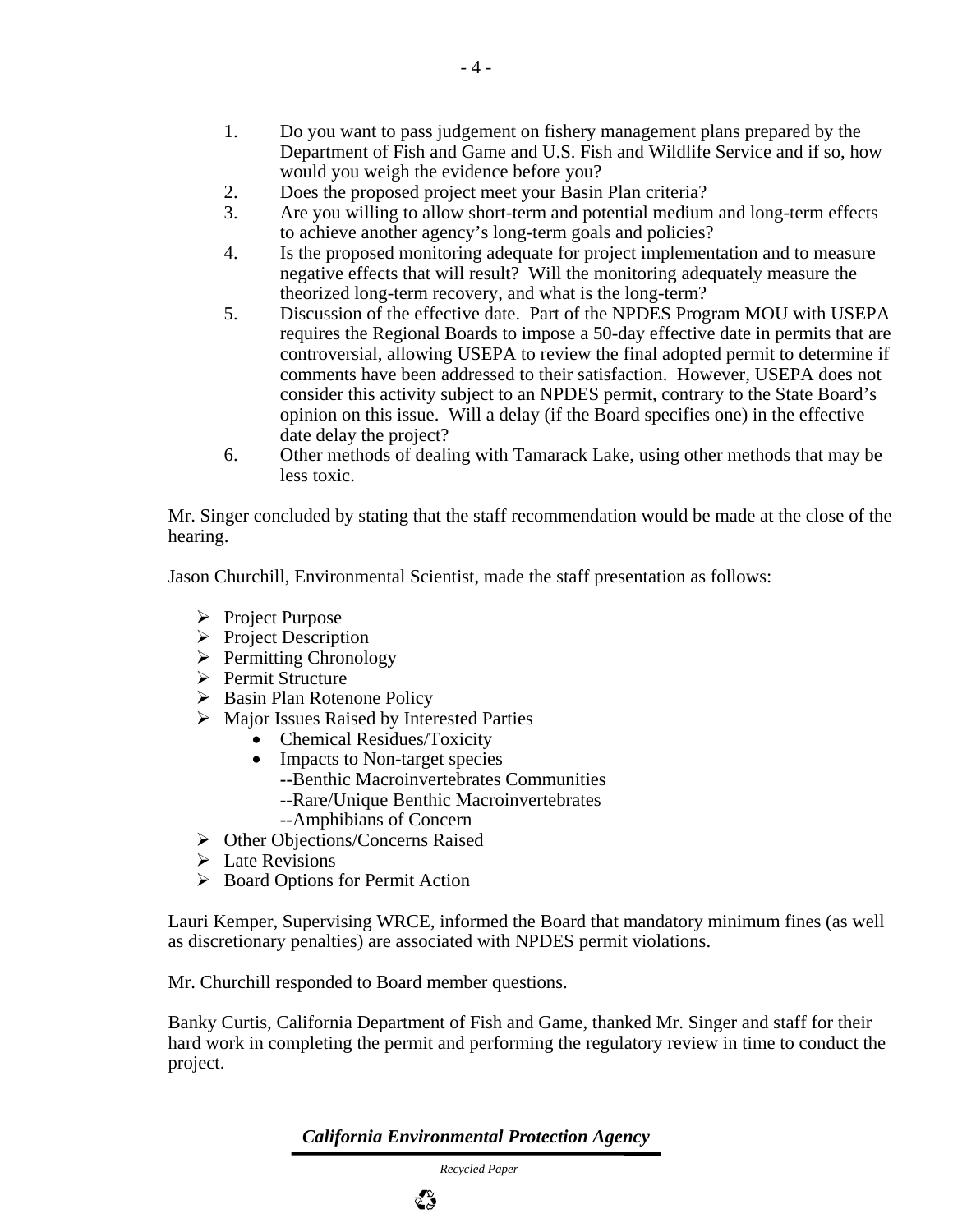Mr. Curtis related why the project was crucial. He pointed out that the Department's execution (as well as the U.S. Fish and Wildlife Service and the U.S. Forest Service) of this operation, according to the terms of the permit, would comply with the Board's Basin Plan for rotenone and is the only feasible and effective method for elimination of non-native fish. The Department's history of successful fisheries management operations using rotenone was then recounted.

In conclusion, Mr. Curtis stated that it is reasonable to exchange a temporary impact to the environment, done in strict accordance with state and federal laws and regulations, for the permanent protection of a rare endangered species.

Mr. Curtis responded to Board member and staff questions.

Chad Mellison, U.S. Fish and Wildlife Service, pointed out that although the document he authored was not accepted as part of the record (document was made available to the Board at the meeting), the "Draft" Revised Recovery Plan received an extensive peer and public review and was reviewed and commented on by Regional Board staff. He noted that the parts of the plan that pertain to the rotenone project had not changed.

The importance of restoring the Paiute Cutthroat trout and removing them from the endangered species list was emphasized.

Mr. Mellison responded to Board member questions.

Dennis Crabb, Alpine County Counsel, asked the Board to consider that governmental agencies spent very little time communicating with stakeholders, that in fact there may have been successful projects and it may be the only alternative, but that information was not conveyed. He discussed the economic impact of fishery closures and what the perception that waters of Alpine County are poisoned would have to the community.

Mr. Crabb noted that if Fish and Game plans to poison within five days, Alpine County would be denied the administrative remedy of appeal to the State Board and for that reason alone the permit should be denied or at a minimum, the permit would not be effective pending any appeal to the State Board.

Board members asked questions of Mr. Crabb.

Don Jardine, Alpine County Supervisor, stated there is no solid science to guarantee project success or long-term effects to Tamarack Lake and he stated that the Board of Supervisors had a philosophical objection to pollution of the waters of California. He also discussed the economic impacts the project would have to the area.

Supervisor Jardine responded to Board member questions.

Randy Sharp, U.S. Forest Service provided an overview of the Forest Service project approval process. He stated that the project, which received approval in April 2004, was consistent with the Toiyabe Land and Resource Management Plan and with the intent and scope of the Endangered Species Act. He pointed out that although the decision was challenged, project approval was affirmed after review by the Washington office, with one condition; obtain an NPDES permit prior to implementation.

*California Environmental Protection Agency*

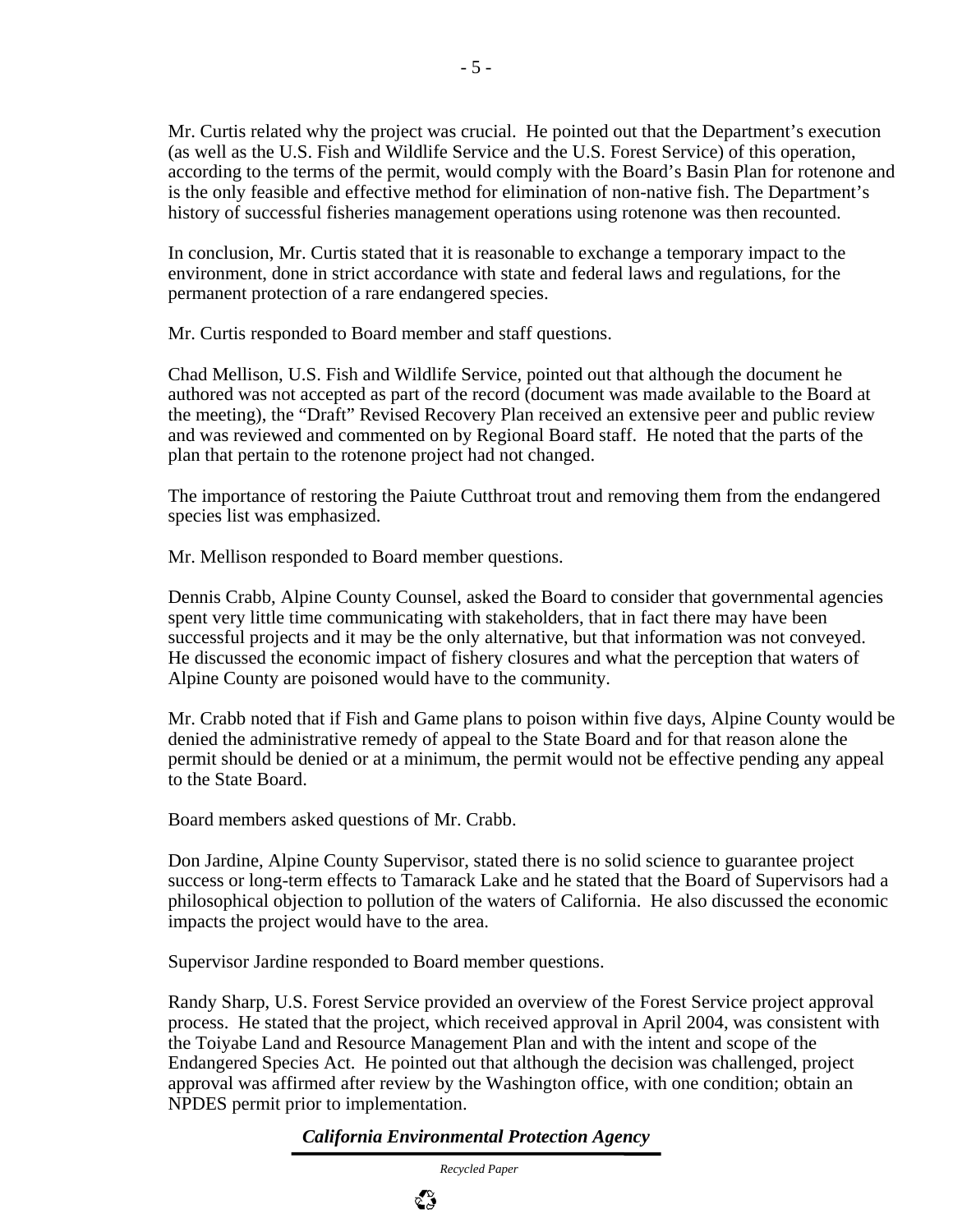Mr. Sharp responded to Board member questions.

Bob Fujimura, California-Nevada Chapter of the American Fisheries Society, read a letter from the president asking the Board to approve the NPDES permit.

John Regan, Trout Unlimited, urged the Board to approve the project and issue the permit, not solely for fishing purposes but because recovery of the trout prevents extinction.

Ann McCampbell, medical doctor and environmental health advocate, questioned the need to poison more and more miles of stream since it would never eliminate the risk that non-native fish could be transplanted. She also believed the project is an abuse of the Endangered Species Act since it is being used as an excuse to create unique angling opportunities, not to mention putting other species at risk in the name of helping one. Since no emergency exists, she urged the Board to reject the NPDES application until the innumerable loose ends are resolved.

Nancy Erman, Specialist Emeritus-Fresh Water Invertebrates and Aquatic Ecology, UC Davis, outlined her concerns as follows:

- Example 12 Based on the poison label of Nusyn-Noxfish  $^{TM}$ , the project would be species extinction, not a restoration program since researchers consider some of the ingredients moderately to acutely toxic to fish and highly acutely toxic to aquatic invertebrate species.
- $\triangleright$  Although a Public Records Act Request was made to the Department of Fish and Game for two studies on macrointertebrates, no response was received.
- $\triangleright$  Data that revealed a decline in the number of stoneflies should be a concern since aquatic insects are food for bats, fly catchers, warblers, dippers, amphibians, and reptiles as well as fish, including Paiute Cutthroat Trout (PCT).

Dr. Erman suggested that with no immediate threat to PCT, the project should be delayed so that an inventory of aquatic species in the Basin can be performed and an independent analysis of raw data from prior poisoning studies can be completed. She also noted the need to examine high water flows in relation to lower barriers on Silver King Creek because if the barriers are not barriers, there was no reason to poison miles of stream above them.

Dr. Erman responded to Board and staff member questions.

Don Erman, Professor Emeritus, Fresh Water Ecology and Fisheries, UC Davis, discussed the toxic chemicals and quantities of these chemicals that will affect aquatic invertebrates. He questioned the reasons for the project and stated there is no scientific evidence that PCT is being restored to historic habitat. Dr. Erman concluded by asking how the outcome could be considered recovery if one organism is killed to save another.

Board member questions followed.

Laurel Ames, private citizen, asked the Board to deny the proposed project because of procedural errors in noticing, failure of the applicant to provide adequate information per the Basin Plan criteria along with Basin Plan violations and she noted that administrative remedies would be denied since the proposed project was to begin in five days.

## *California Environmental Protection Agency*

 *Recycled Paper*

భి

- 6 -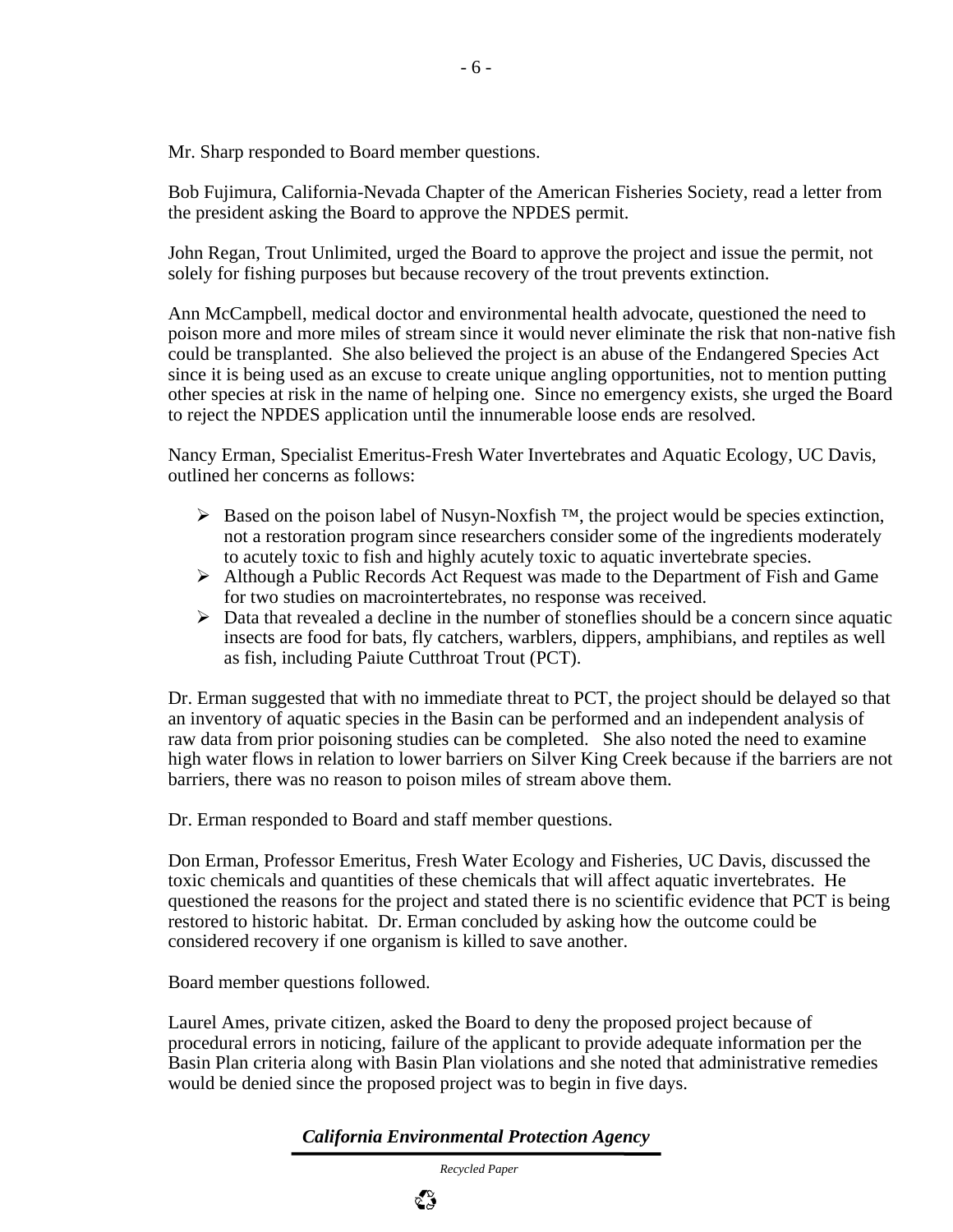Mr. Singer and Mr. Blum reviewed information the Board should considering during deliberations.

Board discussion followed.

The Board took no action on this item. Staff direction was provided.

The evening session of the Board meeting adjourned at 11:38 p.m.

#### **Regular Meeting, Continued 9:00 a.m., September 9, 2004**

Chair Eric Sandel called the meeting to order at 9:02 a.m. Board members present: William Betterley, John Brissenden, Jack Clarke, Amy Horne and Eugene Nebeker

## **5. PUBLIC FORUM**

No one addressed the Board during Public Forum.

## **6. MINUTES**

• **Motion:** Moved by William Betterley, seconded by Jack Clarke and **unanimously carried** to adopt the April 14-15, 2004 and June 9-10, 2004 minutes as proposed. The May 12-13, 2004 minutes **carried** as proposed.

Dr. Nebeker abstained from voting on the May minutes, as he was absent from the meeting.

## **7. UNCONTESTED CALENDAR**

• **Motion:** Moved by William Betterley, seconded by Jack Clarke and **unanimously carried** to adopt the Uncontested Calendar as proposed.

## **STATUS REPORTS**

## **10. Los Angeles County Sanitation District No. 14 Lancaster Water Reclamation Plant – Status of Compliance with Waste Discharge Requirements Order No. R6V-2002-053**

This item was removed from the agenda.

**11. Los Angeles County Sanitation District No. 20 Palmdale Water Reclamation Plant and the City of Los Angeles World Airports – Status of Compliance with Cleanup and Abatement Order No. R6V-2003-056 Addressing Waste Discharges of Nitrate to the Ground Waters of the Antelope Hydrologic Unit** 

This item was removed from the agenda.

*California Environmental Protection Agency*

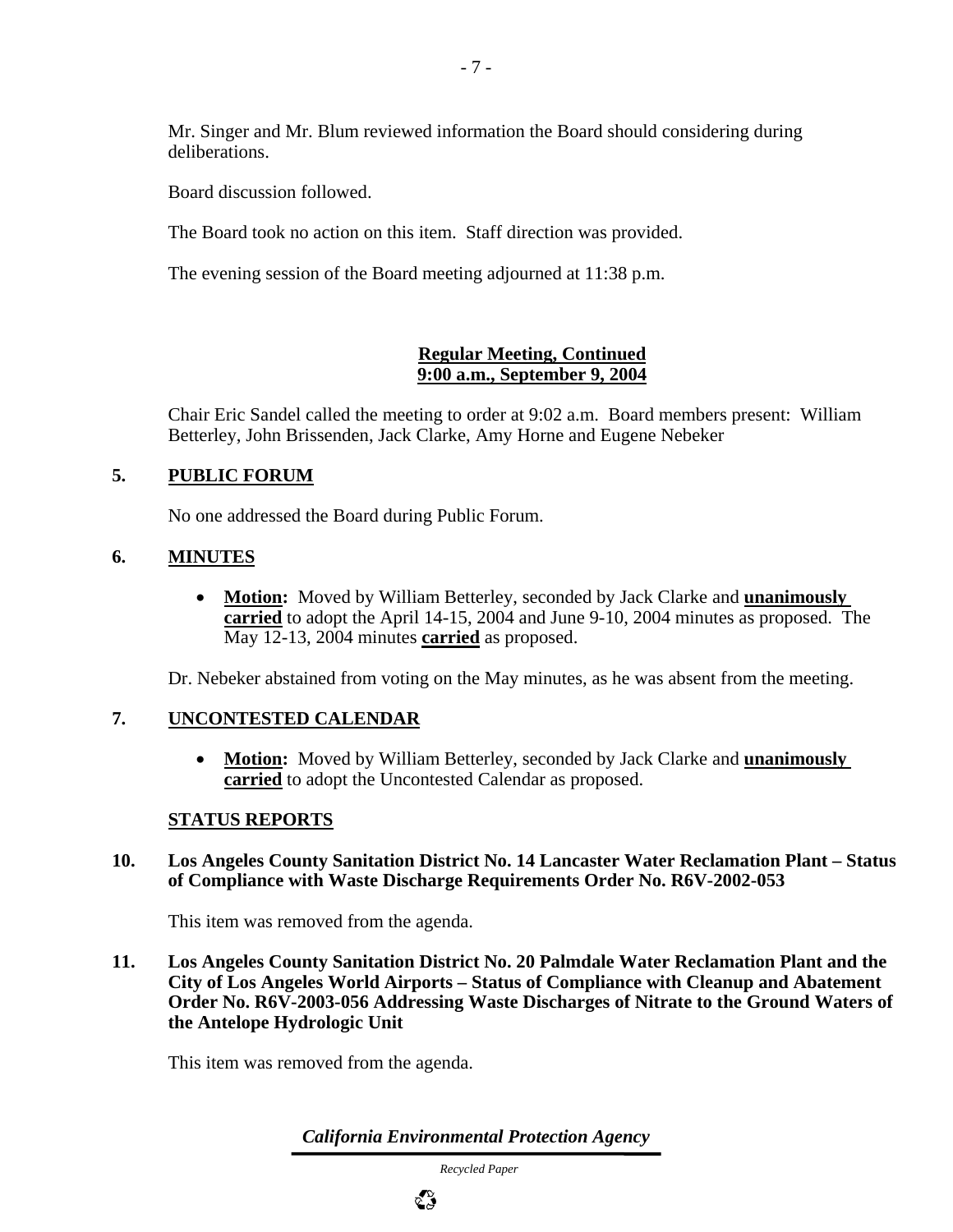#### **OTHER BUSINESS**

#### **12. Resolution Certifying a Mitigated Negative Declaration for Delta Slope Stabilization Project at Leviathan Mine**

Mr. Sandel opened the public hearing.

Chris Stetler, Senior WRCE, responded to Board member questions and entered into the record that all legal requirements were met and that no comments were received.

Mr. Sandel closed the public hearing.

• **Motion:** Moved by Eugene Nebeker, seconded by William Betterley and **unanimously carried** to adopt the Resolution as proposed.

#### **13. Reports by Chair and Board Members**

John Brissenden updated the Board on the Sierra Conservancy bill. Amy Horne noted that the bill was a good example of bipartisanship. Mr. Brissenden also thanked staff for their hard work.

Eugene Nebeker informed the Board that a guidance manual for the reuse of reclaimed water is scheduled for publication in August 2006. Dr. Nebeker planned to send an outline to Board members for comment.

#### **4. CLOSED SESSION**

Board members met in closed session on September 9, 2004 from 9:15 a.m. to 10:01 a.m. for discussion of items e and r. Authority: Government Code 11126(a)(e).

The Board reconvened in open session at 10:02 a.m.

Board members discussed the possibility of beginning Board meetings earlier when lengthy items are on the agenda. Starting time for the October Board meeting was also discussed. The possibility of meeting on different days of the week and locations for meetings in South Lake Tahoe was considered.

With no further business to come before the Board, the meeting adjourned at 10:15 a.m.

s/s

Prepared by: \_\_\_\_\_\_\_\_\_\_\_\_\_\_\_\_\_\_\_\_\_\_\_\_\_\_\_\_\_\_\_\_\_\_Adopted: February 9, 2005

Pam Walker, Administrative Officer

*California Environmental Protection Agency*

 *Recycled Paper*

ಭಿ